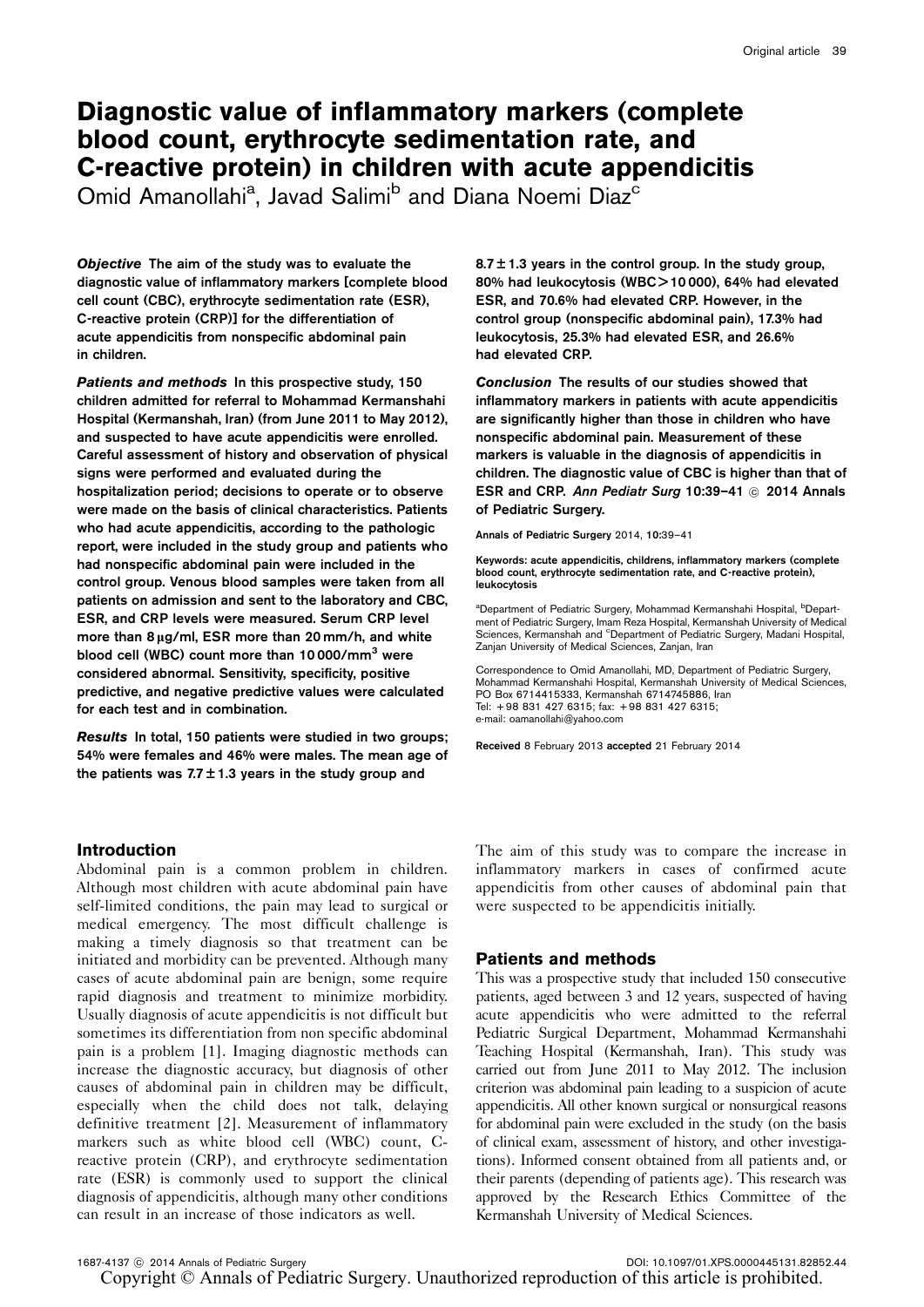Careful assessment of history and observation of physical signs were performed and evaluated during the hospitalization period. The decision to operate or not was made on the basis of clinical characteristics. The patients were classified into two groups: the study group included children who underwent appendectomy, with appendicitis confirmed by pathology report, and the control group included patients who were suspected to have acute appendicitis initially, but their signs and symptoms resolved after a short period of observation. They did not undergo appendectomy and were discharged. Most of them had nonspecific abdominal pain. In addition, a few patients underwent appendectomy, but had normal appendix on the basis of the pathology report. After appendectomy, all specimens were sent to pathology in order to confirm the diagnosis. If it was confirmed, the patient remained in the study group and if not, he/she was switched to the control group – suspicious of appendicitis. Sampling was continued in each group until reaching 75 cases (total 150). All abdominal examinations were performed by the same pediatric surgeon. Blood samples were collected at the time of admission for the measurement of inflammatory markers (WBC count, CRP, and ESR). WBC count more than 10 000/mm<sup>3</sup>, ESR greater than 20 mm/h, and  $CRP$  level higher than  $8 \mu g/ml$  were considered abnormal. The results of laboratory tests were compared; the sensitivity, specificity, and positive and negative predictive values were calculated for each test and in combination.

## Statistical analysis

Statistical analysis was carried out using the descriptive  $\chi^2$  *t*-test and statistical methods such as the Mann– Whitney U-test. To evaluate the sensitivity and specificity of data, the receiver operating characteristic curve analysis test was used.

#### Results

In this study, 150 patients were divided into two groups: the study group, which included patients with definitive acute appendicitis according to the pathology reports, and a control group, which included patients who improved with conservative management or underwent appendectomy, but had normal appendix according to the pathology reports.

The mean age of the patients was  $7.7 \pm 1.3$  years in the study group and  $8.7 \pm 1.3$  years in the control group. There was no statistically significant difference between the mean age in both groups. The ratio of girls to boys was 42 to 33 in the study group and 39 to 36 in the control group. There was no statistically significant difference in the sex distribution between groups.

#### Results of laboratory analysis

Sixty of 75 (80%) patients in the study group had leukocytosis whereas in the control group (nonappendicitis), 13 of 75 (17.3%) patients had leukocytosis as shown in Fig. 1.

Forty-eight (64%) patients in the study group and 19 (25.3%) children in the control group (nonappendicitis) had elevated ESR as shown in Fig. 2.



Comparison of leukocytosis in the abnormal group (acute appendicitis) and the normal group (nonspecific abdominal pain). CBC, complete blood cell count.

Fig. 2



Comparison of elevated erythrocyte sedimentation rate (ESR) in the abnormal group (acute appendicitis) and the normal group (nonspecific abdominal pain).

Fifty-three (70.6%) cases in the study group and 20 (26.6%) in the control group had elevated CRP as shown in [Fig. 3.](#page-2-0)

Given the above data, it appears that the elevated levels of complete blood cell count (CBC), ESR, and CRP are significant in patients with acute appendicitis compared with the control group. Statistical analysis showed that leukocytosis in patients diagnosed with acute appendicitis had 80% sensitivity and 82% specificity, with a positive predictive value of 82% and a negative predictive value of 80%.

Copyright © Annals of Pediatric Surgery. Unauthorized reproduction of this article is prohibited.